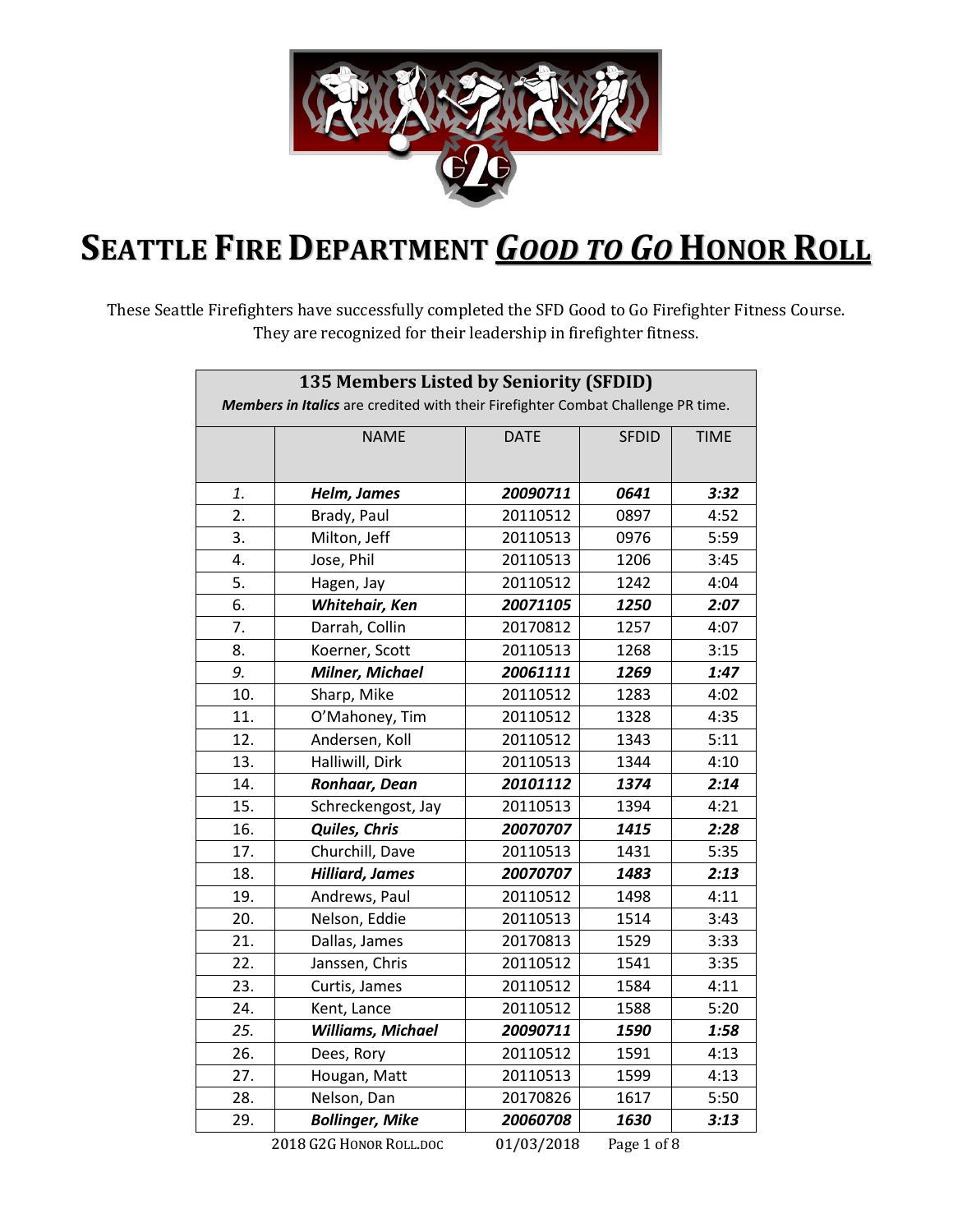| 30.        | Guthrie, John                | 20110512             | 1639         | 4:32         |
|------------|------------------------------|----------------------|--------------|--------------|
| 31.        | <b>Ubaldi, Peter</b>         | 20060708             | 1651         | 2:31         |
| 32.        | Bousu, Doug                  | 20110512             | 1654         | 5:12         |
| 33.        | Jewell, Duncan               | 20110512             | 1658         | 4:20         |
| 34.        | <b>Bobrowicz, Chris</b>      | 20060708             | 1667         | 2:08         |
| 35.        | <b>Cummings, Brian</b>       | 20060708             | 1674         | 2:42         |
| 36.        | Abney, Jason                 | 20110513             | 1684         | 3:20         |
| 37.        | Anderson, Vance              | 20170826             | 1685         | 3:17         |
| 38.        | Fontenelle, Wade             | 20170813             | 1693         | 3:30         |
| 39.        | Lawyer, Erik                 | 20060708             | 1699         | 2:11         |
| 40.        | Leffingwell, Jon             | 20110513             | 1700         | 3:33         |
| 41.        | Gleason, William             | 20170812             | 1703         | 4:36         |
| 42.        | Schaapveld, Joshua           | 20060708             | 1707         | 2:01         |
| 43.        | Smith, Jonas                 | 20110512             | 1712         | 3:38         |
| 44.        | Schade, Zach                 | 20060708             | 1717         | 2:05         |
| 45.        | Atwater, Paul                | 20080711             | 1731         | 3:35         |
| 46.        | Coons, Mark                  | 20161001             | 1733         | 3:16         |
| 47.        | Doherty, Ryan                | 20080711             | 1735         | 2:20         |
| 48.        | Langhorn, Keith              | 20110512             | 1742         | 5:22         |
| 49.        | Seumae, Sean                 | 20110513             | 1746         | 3:05         |
| 50.        | McBride, Josh                | 20110512             | 1766         | 3:34         |
| 51.        | Peterson, Dan                | 20080711             | 1771         | 3:09         |
| 52.        | <b>Fisher, Lance</b>         | 20060708             | 1783         | 2:53         |
| 53.        | Howe, William                | 20110513             | 1786         | 3:50         |
| 54.        | <b>Fleming, Nicholas</b>     | 20060708             | 1800         | 2:01         |
| 55.        | Leslie, Kevin                | 20170812             | 1804         | 4:40         |
| 56.        | Wittenberg, Tom              | 20161015             | 1827         | 3:19         |
| 57.        | Graham, Darryl               | 20080711             | 1844         | 2:35         |
| 58.        | Horwitz, Aaron               | 20110512             | 1849         | 4:10         |
| 59.        | Clark, Dan                   | 20110513             | 1858         | 3:27         |
| 60.        | Vu, Kevin                    | 20110512             | 1869         | 4:15         |
| 61.        | Lundquist, Mark              | 20170813             | 1884         | 5:22         |
| 62.        | O'Brien, Brian               | 20110512             | 1886         | 3:57         |
| 63.        | <b>Bange, Jake</b>           | 20101105             | 1894         | 1:31         |
| 64.        | <b>Heddings, Alan</b>        | 20060708             | 1898         | 2:20         |
| 65.        | Phelps, Mason                | 20110513             | 1903         | 3:05         |
| 66.        | Reichlin, Greg               | 20110513             | 1904         | 3:07         |
| 67.        | <b>Keane, Randy</b>          | 20080711             | 1912         | 1:52         |
| 68.        | Lynch, Stephen               | 20110512             | 1932         | 3:35         |
| 69.        | Russell, Michael             | 20080711             | 1937         | 2:18         |
| 70.        | <b>Blackford, Roy</b>        | 20080711             | 1939         | 2:09         |
| 71.        | Collins, Brady               | 20110512             | 1956         | 4:30         |
| 72.<br>73. | Pomeroy, Andy<br>Runte, Matt | 20161001<br>20110513 | 1998<br>2009 | 3:10<br>4:07 |
| 74.        | Vale, Jeff                   | 20170813             | 2010         | 3:41         |
| 75.        | <b>Turner, Charles</b>       | 20060708             | 2012         | 3:06         |
| 76.        | Reyes, Jerome                | 20060708             | 2016         | 2:24         |
| 77.        | <b>Matthews, Todd</b>        | 20060708             | 2019         | 2:40         |
|            | 2018 G2G HONOR ROLL.DOC      | 01/03/2018           | Page 2 of 8  |              |
|            |                              |                      |              |              |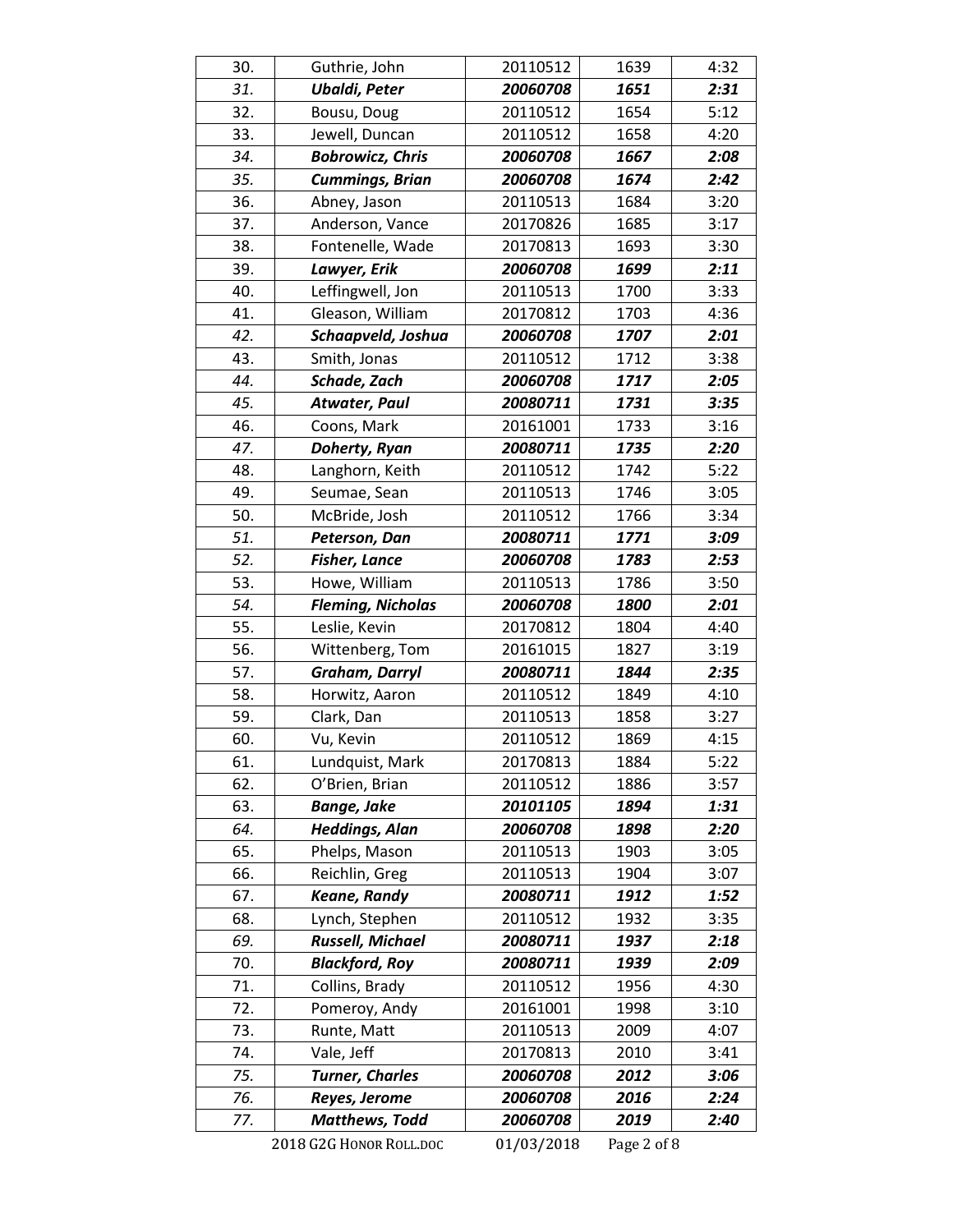| 78.  | <b>Woolsey, Melissa</b>    | 20090711   | 2022        | 3:11 |
|------|----------------------------|------------|-------------|------|
| 79.  | Barber, Andy               | 20110513   | 2026        | 3:19 |
| 80.  | Desmarteau, Jake           | 20060708   | 2029        | 2:13 |
| 81.  | Guerra, Paul               | 20110512   | 2031        | 5:20 |
| 82.  | <b>Hofland, Tom</b>        | 20060708   | 2032        | 2:53 |
| 83.  | <b>Bell, Glenn</b>         | 20060708   | 2039        | 2:54 |
| 84.  | Deming, Raul               | 20110512   | 2041        | 4:17 |
| 85.  | Mandella, Mark             | 20170812   | 2044        | 4:38 |
| 86.  | Sobole, Gregory            | 20060708   | 2043        | 2:41 |
| 87.  | <b>Martin, Christopher</b> | 20060708   | 2045        | 2:33 |
| 88.  | <b>McElroy, Colin</b>      | 20060708   | 2046        | 1:58 |
| 89.  | Nelson, Spencer            | 20060708   | 2047        | 2:18 |
| 90.  | Rainwater, Heath           | 20060708   | 2050        | 2:42 |
| 91.  | Anderson, Duane            | 20110512   | 2054        | 4:34 |
| 92.  | Goins, Jon                 | 20170812   | 2058        | 4:09 |
| 93.  | Richards, James            | 20170826   | 2064        | 3:16 |
| 94.  | Rowe, James                | 20060708   | 2065        | 2:33 |
| 95.  | Coale, Paul                | 20170812   | 2073        | 3:34 |
| 96.  | <b>Doll, Lawrence</b>      | 20070707   | 2075        | 3:20 |
| 97.  | Katka, Noah                | 20110512   | 2085        | 3:53 |
| 98.  | Duncan, Michael            | 20080711   | 2103        | 2:11 |
| 99.  | Peery, Nate                | 20110512   | 2110        | 3:53 |
| 100. | Snyder, Brannon            | 20110512   | 2112        | 4:25 |
| 101. | Carwin, Jon                | 20110513   | 2118        | 3:14 |
| 102. | Bernal, Jorge              | 20110512   | 2132        | 3:22 |
| 103. | Olson, Annie               | 20110512   | 2140        | 3:44 |
| 104. | Roney, Liam                | 20080711   | 2141        | 2:41 |
| 105. | Kirk, Ben                  | 20080711   | 2146        | 2:52 |
| 106. | Mellein, Mark              | 20110513   | 2155        | 3:24 |
| 107. | Uyeno, Clifton             | 20110513   | 2163        | 4:22 |
| 108. | Wellnitz, Sean             | 20110513   | 2164        | 4:02 |
| 109. | Berry, David               | 20110513   | 2171        | 3:27 |
| 110. | Spraggs, Coty              | 20110512   | 2194        | 3:37 |
| 111. | Roesijadi, Dalen           | 20110512   | 2198        | 3:30 |
| 112. | Vander Beek,               | 20110513   | 2199        | 2:46 |
| 113. | Boehmer, Chuck             | 20110513   | 2200        | 5:15 |
| 114. | Boxley, Daniel             | 20110512   | 2204        | 3:18 |
| 115. | Newbrey, Jason             | 20110512   | 2205        | 3:43 |
| 116. | <b>Engel, Brad</b>         | 20110709   | 2207        | 1:54 |
| 117. | <b>Maples, Beau</b>        | 20150611   | 2211        | 1:47 |
| 118. | Callicotte, Drew           | 20170826   | 2217        | 4:19 |
| 119. | Symonds, Bryant            | 20170826   | 2235        | 3:12 |
| 120. | Adamich, Chase             | 20170826   | 2272        | 3:55 |
| 121. | Getty, Gabe                | 20150611   | 2279        | 2:22 |
| 122. | Barto, Shane               | 20170826   | 2281        | 4:10 |
| 123. | McFarland, Jeff            | 20161015   | 2284        | 3:07 |
| 124. | Carte, David               | 20161015   | 2288        | 3:24 |
| 125. | Connelly, Chris            | 20161015   | 2295        | 2:58 |
|      | 2018 G2G HONOR ROLL.DOC    | 01/03/2018 | Page 3 of 8 |      |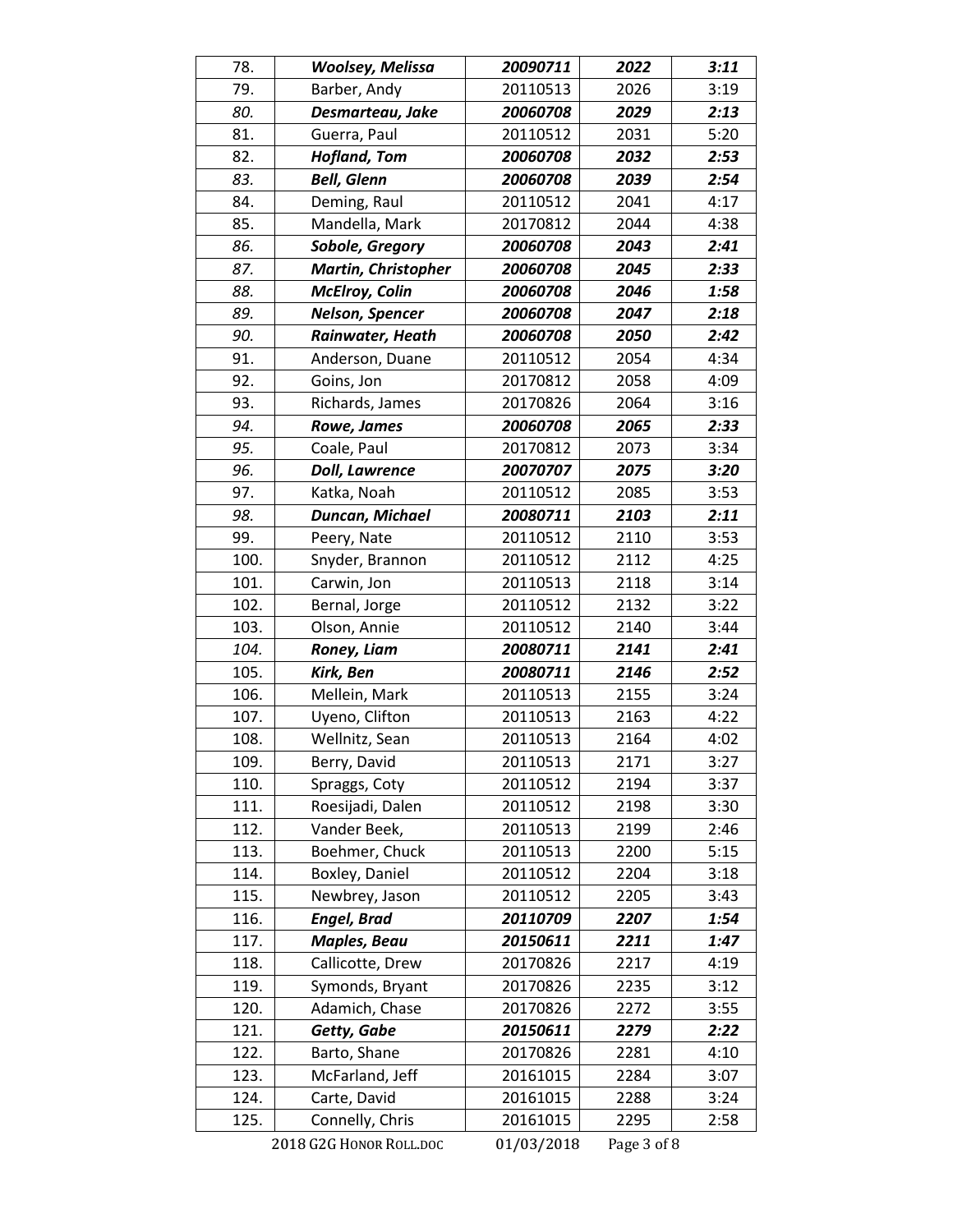| 126. | Davis, Mike      | 20161001 | 2312 | 4:00 |
|------|------------------|----------|------|------|
| 127. | King, Allison    | 20161113 | 2314 | 5:14 |
| 128. | Scoggins, Harold | 20161001 | 2326 | 5:05 |
| 129. | Barker, Cory     | 20170812 | 2345 | 3:55 |
| 130. | Ennis, Andrew    | 20161015 | 2350 | 3:05 |
| 131. | Keay, Travis     | 20161001 | 2353 | 3:25 |
| 132. | O'Moore, Patrick | 20161015 | 2369 | 4:00 |
| 133. | Legan, Jordan    | 20170826 | 2395 | 3:58 |
| 134. | Carruth, Steven  | 20170813 | 2421 | 3:43 |
| 135. | Alumbaugh, Kyle  | 20170813 | 2433 | 3:40 |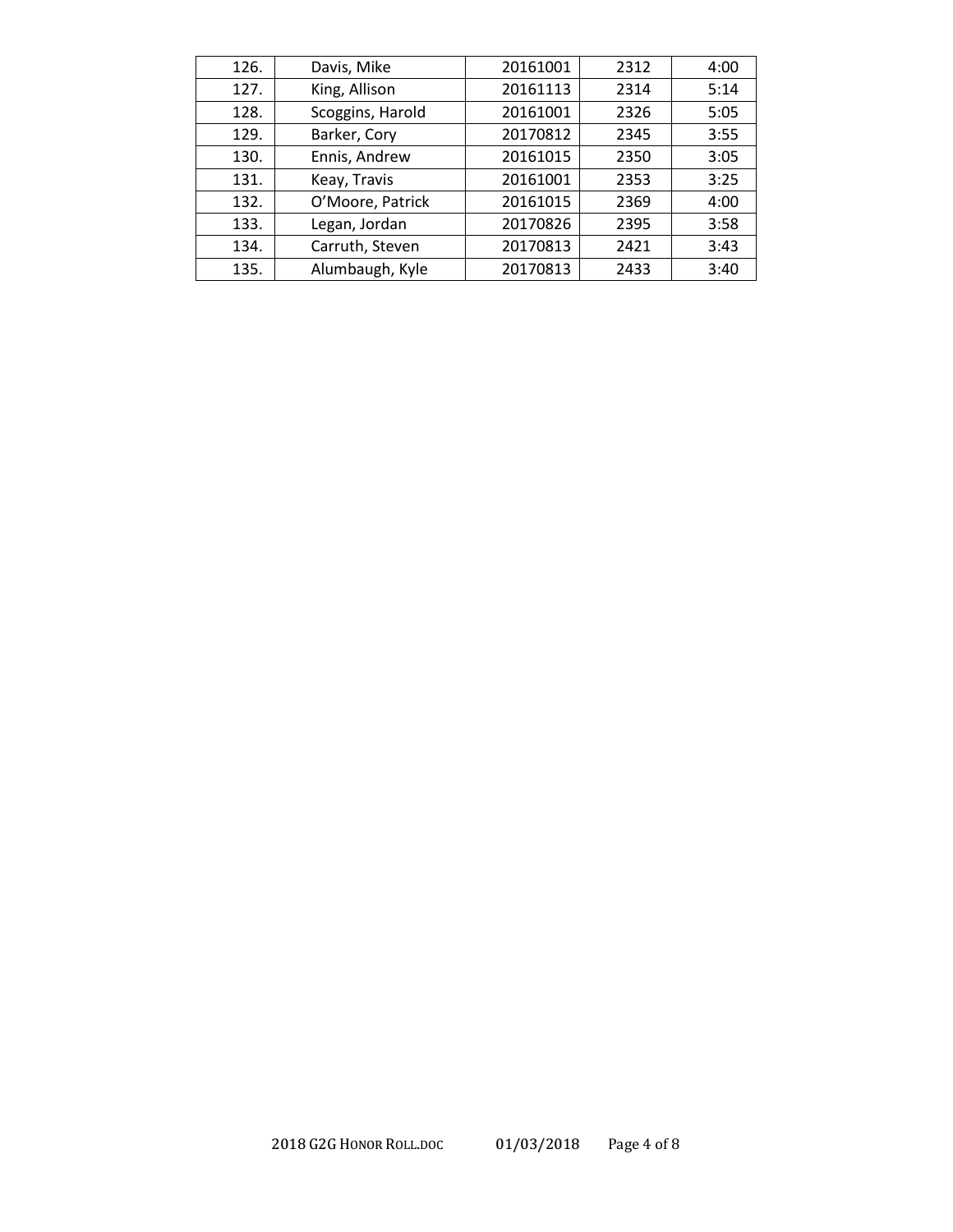## **SEATTLE FIRE DEPARTMENT** *GOOD TO GO* **HONOR ROLL**

These Seattle Firefighters have successfully completed the SFD Good to Go Firefighter Fitness Course. They are recognized for their leadership in firefighter fitness.

|     | 135 Members Listed by Course Time                                                |             |              |             |
|-----|----------------------------------------------------------------------------------|-------------|--------------|-------------|
|     | Members in Italics are credited with their Firefighter Combat Challenge PR time. |             |              |             |
|     | <b>NAME</b>                                                                      | <b>DATE</b> | <b>SFDID</b> | <b>TIME</b> |
|     |                                                                                  |             |              |             |
| 1.  | <b>Bange, Jake</b>                                                               | 20101105    | 1894         | 1:31        |
| 2.  | <b>Milner, Michael</b>                                                           | 20061111    | 1269         | 1:47        |
| 3.  | <b>Maples, Beau</b>                                                              | 20150611    | 2211         | 1:47        |
| 4.  | <b>Keane, Randy</b>                                                              | 20080711    | 1912         | 1:52        |
| 5.  | <b>Engel, Brad</b>                                                               | 20110709    | 2207         | 1:54        |
| 6.  | Williams, Michael                                                                | 20090711    | 1590         | 1:58        |
| 7.  | <b>McElroy, Colin</b>                                                            | 20060708    | 2046         | 1:58        |
| 8.  | Schaapveld, Joshua                                                               | 20060708    | 1707         | 2:01        |
| 9.  | <b>Fleming, Nicholas</b>                                                         | 20060708    | 1800         | 2:01        |
| 10. | Schade, Zach                                                                     | 20060708    | 1717         | 2:05        |
| 11. | Whitehair, Ken                                                                   | 20071105    | 1250         | 2:07        |
| 12. | <b>Bobrowicz, Chris</b>                                                          | 20060708    | 1667         | 2:08        |
| 13. | <b>Blackford, Roy</b>                                                            | 20080711    | 1939         | 2:09        |
| 14. | Lawyer, Erik                                                                     | 20060708    | 1699         | 2:11        |
| 15. | Duncan, Michael                                                                  | 20080711    | 2103         | 2:11        |
| 16. | <b>Hilliard, James</b>                                                           | 20070707    | 1483         | 2:13        |
| 17. | Desmarteau, Jake                                                                 | 20060708    | 2029         | 2:13        |
| 18. | Ronhaar, Dean                                                                    | 20101112    | 1374         | 2:14        |
| 19. | <b>Russell, Michael</b>                                                          | 20080711    | 1937         | 2:18        |
| 20. | Nelson, Spencer                                                                  | 20060708    | 2047         | 2:18        |
| 21. | Doherty, Ryan                                                                    | 20080711    | 1735         | 2:20        |
| 22. | <b>Heddings, Alan</b>                                                            | 20060708    | 1898         | 2:20        |
| 23. | Getty, Gabe                                                                      | 20150611    | 2279         | 2:22        |
| 24. | Reyes, Jerome                                                                    | 20060708    | 2016         | 2:24        |
| 25. | Quiles, Chris                                                                    | 20070707    | 1415         | 2:28        |
| 26. | <b>Ubaldi, Peter</b>                                                             | 20060708    | 1651         | 2:31        |
| 27. | <b>Martin, Christopher</b>                                                       | 20060708    | 2045         | 2:33        |
| 28. | Rowe, James                                                                      | 20060708    | 2065         | 2:33        |
| 29. | Graham, Darryl                                                                   | 20080711    | 1844         | 2:35        |
| 30. | <b>Matthews, Todd</b>                                                            | 20060708    | 2019         | 2:40        |
| 31. | Sobole, Gregory                                                                  | 20060708    | 2043         | 2:41        |
| 32. | Roney, Liam                                                                      | 20080711    | 2141         | 2:41        |
| 33. | <b>Cummings, Brian</b>                                                           | 20060708    | 1674         | 2:42        |
| 34. | Rainwater, Heath                                                                 | 20060708    | 2050         | 2:42        |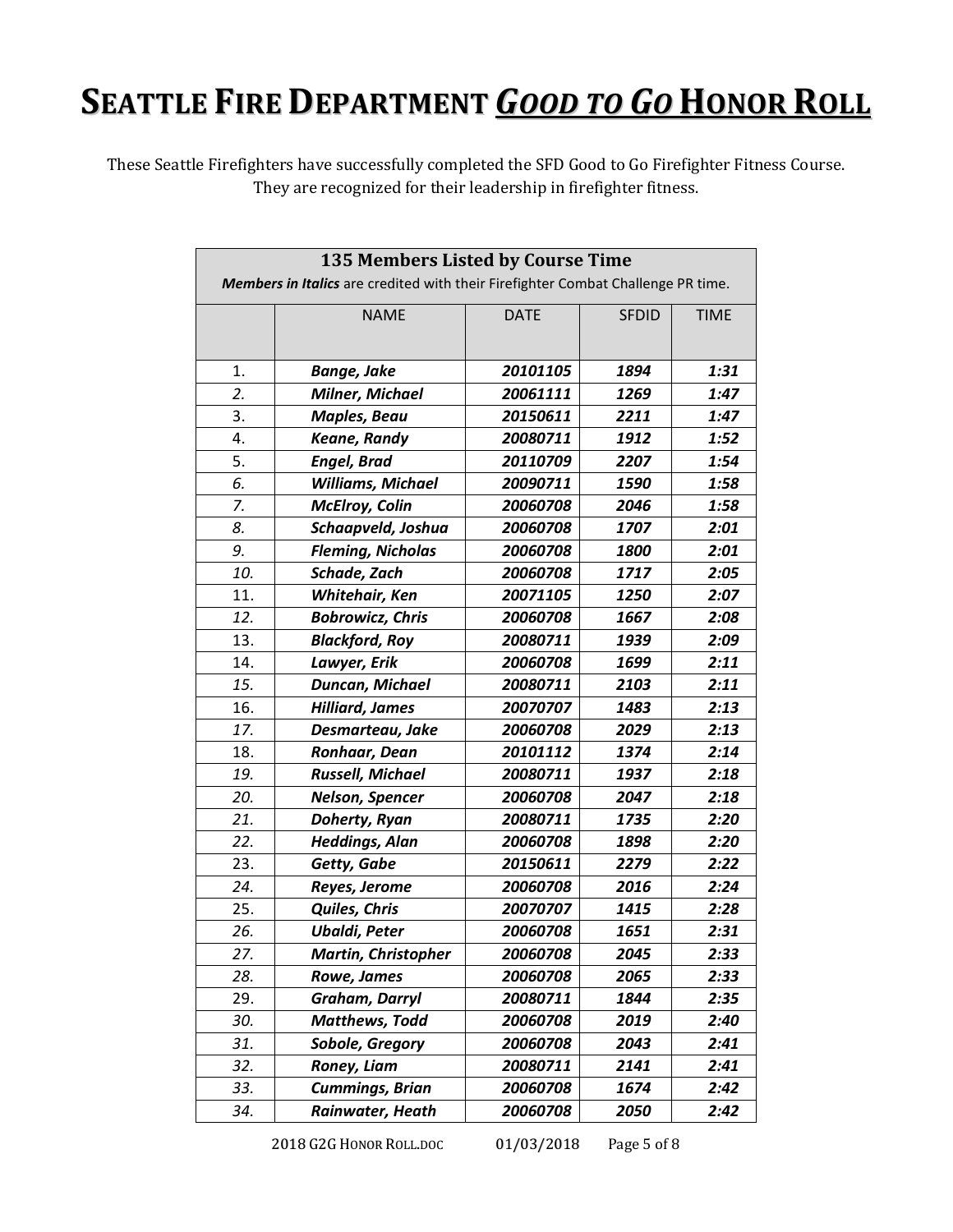| 35. | Vander Beek,            | 20110513   | 2199        | 2:46 |
|-----|-------------------------|------------|-------------|------|
| 36. | Kirk, Ben               | 20080711   | 2146        | 2:52 |
| 37. | <b>Fisher, Lance</b>    | 20060708   | 1783        | 2:53 |
| 38. | <b>Hofland, Tom</b>     | 20060708   | 2032        | 2:53 |
| 39. | <b>Bell, Glenn</b>      | 20060708   | 2039        | 2:54 |
| 40. | Connelly, Chris         | 20161015   | 2295        | 2:58 |
| 41. | Seumae, Sean            | 20110513   | 1746        | 3:05 |
| 42. | Phelps, Mason           | 20110513   | 1903        | 3:05 |
| 43. | Ennis, Andrew           | 20161015   | 2350        | 3:05 |
| 44. | <b>Turner, Charles</b>  | 20060708   | 2012        | 3:06 |
| 45. | Reichlin, Greg          | 20110513   | 1904        | 3:07 |
| 46. | McFarland, Jeff         | 20161015   | 2284        | 3:07 |
| 47. | Peterson, Dan           | 20080711   | 1771        | 3:09 |
| 48. | Pomeroy, Andy           | 20161001   | 1998        | 3:10 |
| 49. | <b>Woolsey, Melissa</b> | 20090711   | 2022        | 3:11 |
| 50. | Symonds, Bryant         | 20170826   | 2235        | 3:12 |
| 51. | <b>Bollinger, Mike</b>  | 20060708   | 1630        | 3:13 |
| 52. | Carwin, Jon             | 20110513   | 2118        | 3:14 |
| 53. | Koerner, Scott          | 20110513   | 1268        | 3:15 |
| 54. | Coons, Mark             | 20161001   | 1733        | 3:16 |
| 55. | Richards, James         | 20170826   | 2064        | 3:16 |
| 56. | Anderson, Vance         | 20170826   | 1685        | 3:17 |
| 57. | Boxley, Daniel          | 20110512   | 2204        | 3:18 |
| 58. | Wittenberg, Tom         | 20161015   | 1827        | 3:19 |
| 59. | Barber, Andy            | 20110513   | 2026        | 3:19 |
| 60. | Abney, Jason            | 20110513   | 1684        | 3:20 |
| 61. | <b>Doll, Lawrence</b>   | 20070707   | 2075        | 3:20 |
| 62. | Bernal, Jorge           | 20110512   | 2132        | 3:22 |
| 63. | Mellein, Mark           | 20110513   | 2155        | 3:24 |
| 64. | Carte, David            | 20161015   | 2288        | 3:24 |
| 65. | Keay, Travis            | 20161001   | 2353        | 3:25 |
| 66. | Clark, Dan              | 20110513   | 1858        | 3:27 |
| 67. | Berry, David            | 20110513   | 2171        | 3:27 |
| 68. | Fontenelle, Wade        | 20170813   | 1693        | 3:30 |
| 69. | Roesijadi, Dalen        | 20110512   | 2198        | 3:30 |
| 70. | Helm, James             | 20090711   | 0641        | 3:32 |
| 71. | Dallas, James           | 20170813   | 1529        | 3:33 |
| 72. | Leffingwell, Jon        | 20110513   | 1700        | 3:33 |
| 73. | McBride, Josh           | 20110512   | 1766        | 3:34 |
| 74. | Coale, Paul             | 20170812   | 2073        | 3:34 |
| 75. | Janssen, Chris          | 20110512   | 1541        | 3:35 |
| 76. | <b>Atwater, Paul</b>    | 20080711   | 1731        | 3:35 |
| 77. | Lynch, Stephen          | 20110512   | 1932        | 3:35 |
| 78. | Spraggs, Coty           | 20110512   | 2194        | 3:37 |
| 79. | Smith, Jonas            | 20110512   | 1712        | 3:38 |
| 80. | Alumbaugh, Kyle         | 20170813   | 2433        | 3:40 |
| 81. | Vale, Jeff              | 20170813   | 2010        | 3:41 |
|     | 2018 G2G HONOR ROLL.DOC | 01/03/2018 | Page 6 of 8 |      |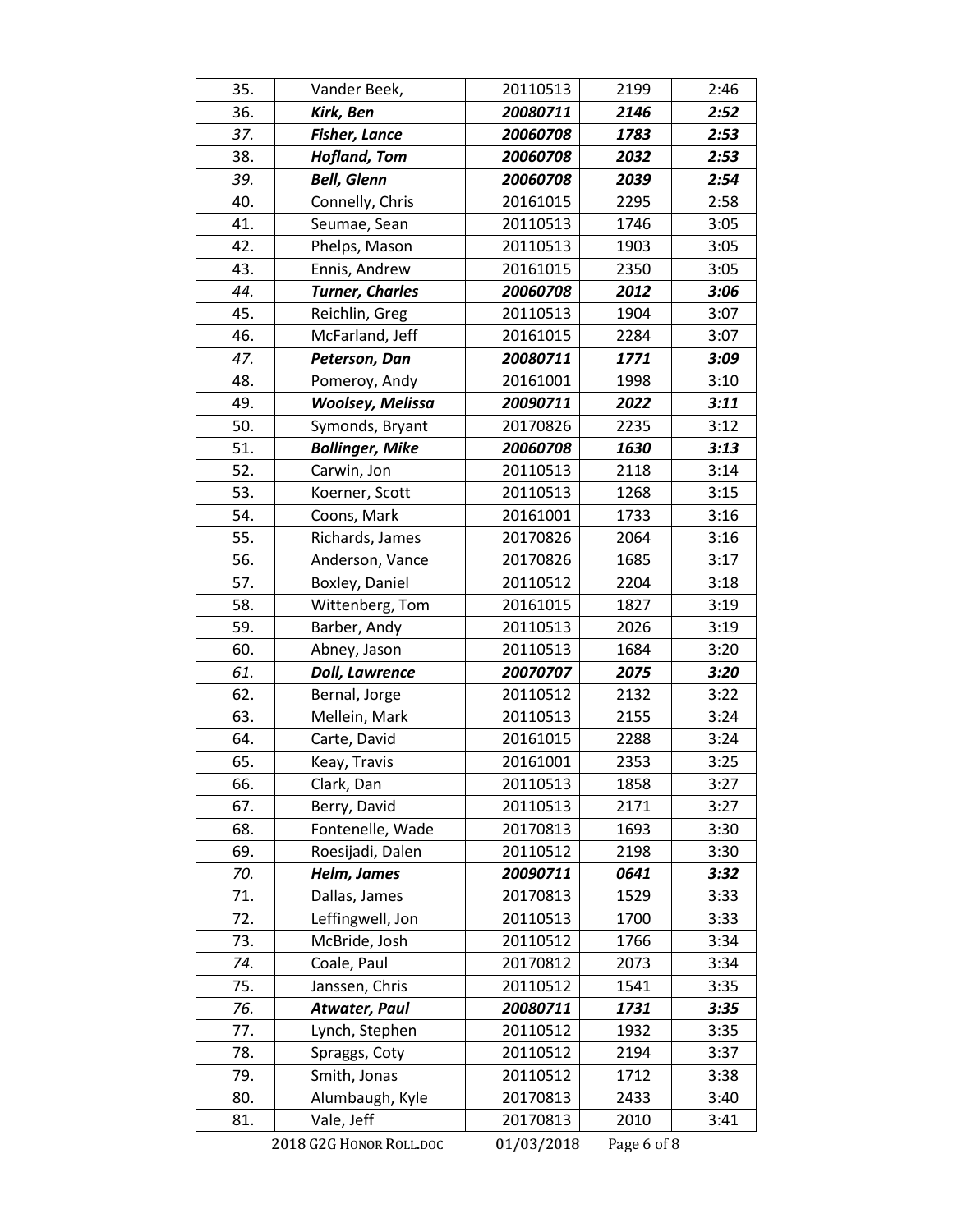| 82.  | Nelson, Eddie           | 20110513   | 1514        | 3:43 |
|------|-------------------------|------------|-------------|------|
| 83.  | Newbrey, Jason          | 20110512   | 2205        | 3:43 |
| 84.  | Carruth, Steven         | 20170813   | 2421        | 3:43 |
| 85.  | Olson, Annie            | 20110512   | 2140        | 3:44 |
| 86.  | Jose, Phil              | 20110513   | 1206        | 3:45 |
| 87.  | Howe, William           | 20110513   | 1786        | 3:50 |
| 88.  | Katka, Noah             | 20110512   | 2085        | 3:53 |
| 89.  | Peery, Nate             | 20110512   | 2110        | 3:53 |
| 90.  | Adamich, Chase          | 20170826   | 2272        | 3:55 |
| 91.  | Barker, Cory            | 20170812   | 2345        | 3:55 |
| 92.  | O'Brien, Brian          | 20110512   | 1886        | 3:57 |
| 93.  | Legan, Jordan           | 20170826   | 2395        | 3:58 |
| 94.  | Davis, Mike             | 20161001   | 2312        | 4:00 |
| 95.  | O'Moore, Patrick        | 20161015   | 2369        | 4:00 |
| 96.  | Sharp, Mike             | 20110512   | 1283        | 4:02 |
| 97.  | Wellnitz, Sean          | 20110513   | 2164        | 4:02 |
| 98.  | Hagen, Jay              | 20110512   | 1242        | 4:04 |
| 99.  | Darrah, Collin          | 20170812   | 1257        | 4:07 |
| 100. | Runte, Matt             | 20110513   | 2009        | 4:07 |
| 101. | Goins, Jon              | 20170812   | 2058        | 4:09 |
| 102. | Halliwill, Dirk         | 20110513   | 1344        | 4:10 |
| 103. | Horwitz, Aaron          | 20110512   | 1849        | 4:10 |
| 104. | Barto, Shane            | 20170826   | 2281        | 4:10 |
| 105. | Andrews, Paul           | 20110512   | 1498        | 4:11 |
| 106. | Curtis, James           | 20110512   | 1584        | 4:11 |
| 107. | Dees, Rory              | 20110512   | 1591        | 4:13 |
| 108. | Hougan, Matt            | 20110513   | 1599        | 4:13 |
| 109. | Vu, Kevin               | 20110512   | 1869        | 4:15 |
| 110. | Deming, Raul            | 20110512   | 2041        | 4:17 |
| 111. | Callicotte, Drew        | 20170826   | 2217        | 4:19 |
| 112. | Jewell, Duncan          | 20110512   | 1658        | 4:20 |
| 113. | Schreckengost, Jay      | 20110513   | 1394        | 4:21 |
| 114. | Uyeno, Clifton          | 20110513   | 2163        | 4:22 |
| 115. | Snyder, Brannon         | 20110512   | 2112        | 4:25 |
| 116. | Collins, Brady          | 20110512   | 1956        | 4:30 |
| 117. | Guthrie, John           | 20110512   | 1639        | 4:32 |
| 118. | Anderson, Duane         | 20110512   | 2054        | 4:34 |
| 119. | O'Mahoney, Tim          | 20110512   | 1328        | 4:35 |
| 120. | Gleason, William        | 20170812   | 1703        | 4:36 |
| 121. | Mandella, Mark          | 20170812   | 2044        | 4:38 |
| 122. | Leslie, Kevin           | 20170812   | 1804        | 4:40 |
| 123. | Brady, Paul             | 20110512   | 0897        | 4:52 |
| 124. | Scoggins, Harold        | 20161001   | 2326        | 5:05 |
| 125. | Andersen, Koll          | 20110512   | 1343        | 5:11 |
| 126. | Bousu, Doug             | 20110512   | 1654        | 5:12 |
| 127. | King, Allison           | 20161113   | 2314        | 5:14 |
| 128. | Boehmer, Chuck          | 20110513   | 2200        | 5:15 |
|      | 2018 G2G HONOR ROLL.DOC | 01/03/2018 | Page 7 of 8 |      |